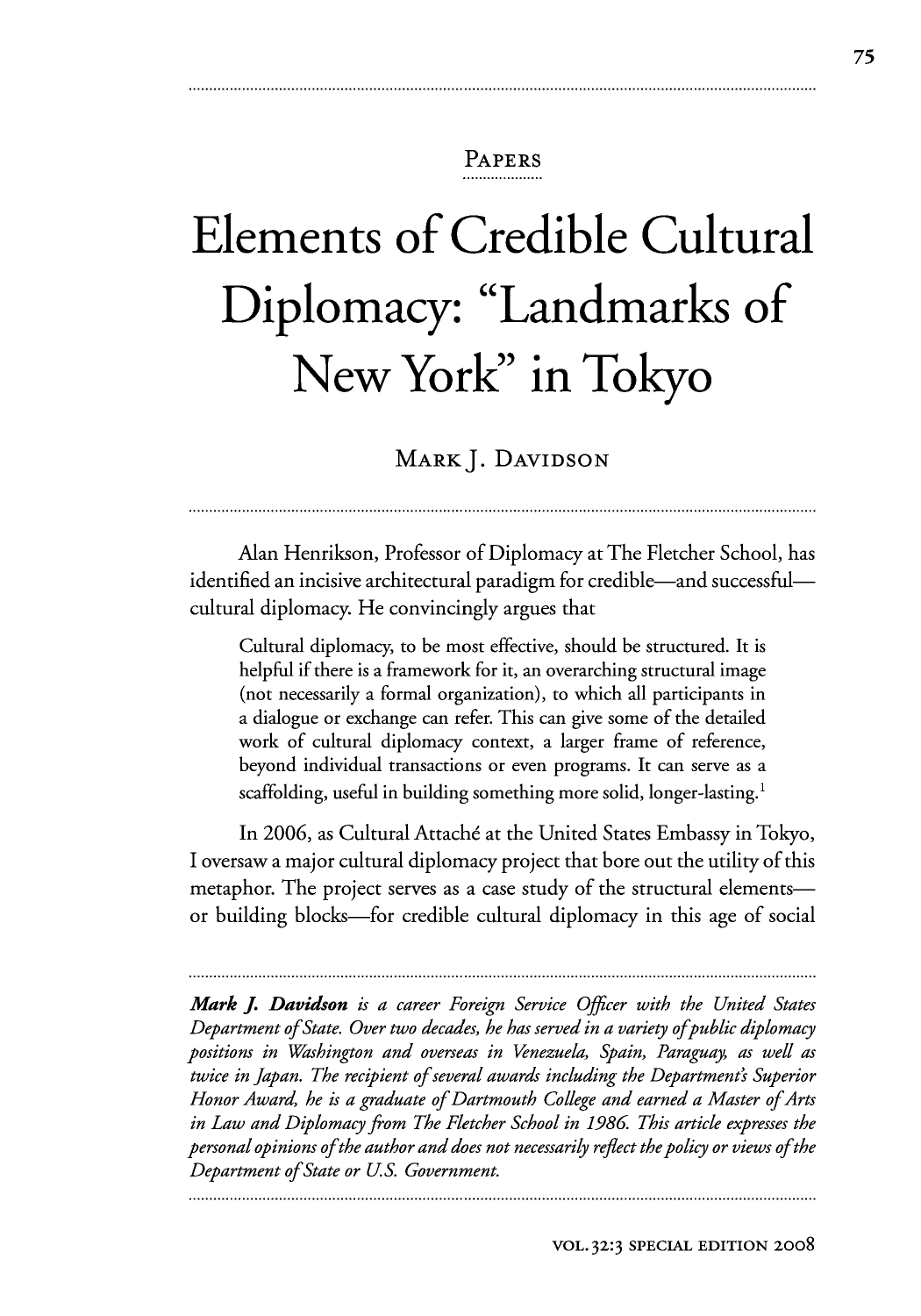networking, **Al** Jazeera, and the Starbucks-ization of the planet. The indispensable role of public diplomacy officers in the field is today, as it always has been, the keystone of our edifice of engagement with foreign publics.

The context for my work in Tokyo from 2002 to 2006 was the maturing of the U.S-Japan relationship. State Department polling conducted post-9/11 showed that Japanese public sentiment toward the U.S. was

*The indispensable role of public diplomacy officers in the field is today, as it always has been, the keystone of our edifice of engagement with foreign publics.*

slowly but steadily worsening.2 We were particularly concerned that the decline was greatest among younger, well-educated Japanese—the emerging opinion leaders-too many of whom displayed a kind of cultural disdain, a belief that American culture itself was decadent and even harmful to the world.

Thus my mission was to repair the crumbling Japanese opinion of American culture and to reinforce the

structure of respect and affection that had maintained a friendship and alliance between our nations for so many decades.

Why would we focus on the dry and technical field of urban planning and historic preservation? The seeds were planted in early 2003 during a grassroots campaign to save the Shin Banraisha, a uniquely beautiful and significant building in Tokyo. Built in 1951-1952, it was the collaborative result of architect Yoshiro Taniguchi, designer Isamu Kenmochi, and Japanese-American artist Isamu Noguchi. The structure was a powerful symbol of Japan's postwar reconstruction and of the remarkable results of and possibilities for U.S.-Japan cultural exchange.

In the end, no one could dissuade Keio University from its plans to pave over paradise and put up a parking lot—or, in this case, a law school. But in the effort, I discovered that there were significant numbers of Japanese worried that their country was covering itself in concrete from sea to polluted sea-and losing its soul in the process. It was becoming more like America—the America they scorned.

This was not the America I knew. Americans by and large value our architectural heritage, and work hard to preserve it, for the sense of place and historic connection it gives us, and not incidentally, for the tourist dollars it produces. I saw an opening to use this field to show the Japanese a positive face of America, to bring Americans and Japanese together through structured exchanges, and to create a sense of shared interest and interest in sharing.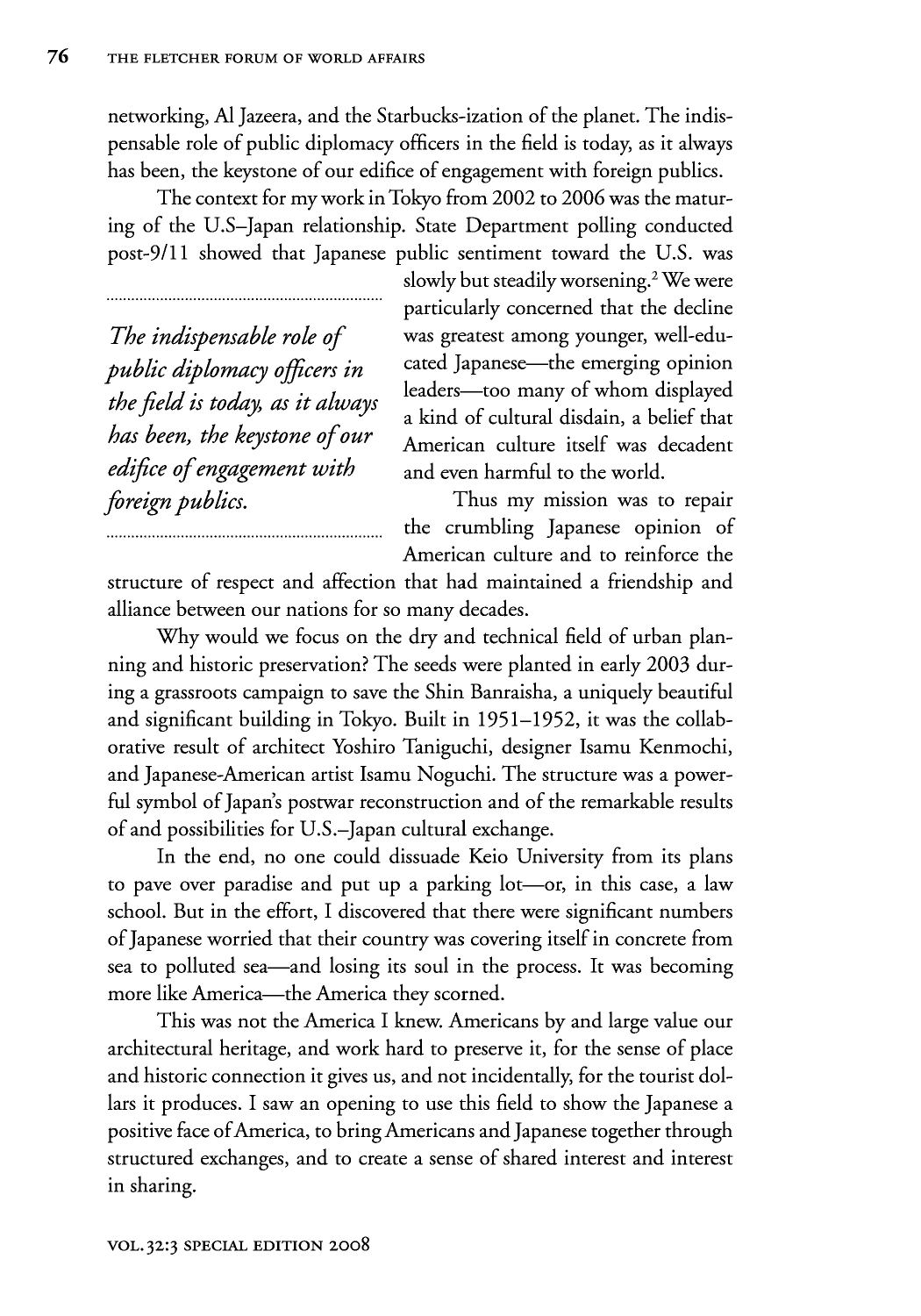#### **BRINGING NEWYORK TO TOKYO**

Working with a modest photography exhibit called "Landmarks of New York," organized by the State Department's Bureau of Educational and Cultural Affairs, and in celebration of the 40th anniversary of the New York-Tokyo Sister City relationship in 2006, the U.S. Embassy's Cultural Section built a comprehensive, multifaceted, multi-media cultural diplomacy campaign around the theme of historic preservation. Our goals were threefold:

- **"** To sensitize Japanese elite and public opinion to the loss of their own architectural patrimony, while fostering the sense that Americans value our cultural heritage and that we have cultural values and policy models worthy of consideration;
- **"** To reach key Japanese decision makers face-to-face with the key messages above and to engage them in fruitful partnerships with the United States; and
- \* To foster continuing links between American andJapanese institutions and individuals.

Our overarching strategic objective was to construct what Professor Henrikson would call the "cultural diplomacy context" or "scaffolding" for our project to renovate and renew the bonds of mutual understanding and affection holding the U.S.-Japan relationship together.

#### **Structure for Success**

Capitalizing on new techniques and technologies, relying on triedand-true public diplomacy programs, and blessed by a bit of fortuitous good timing, we built our year-long campaign around eight structural elements.

First, we built the foundation by establishing a powerful public-private partnership; you need money to do anything, and you need more of it in Tokyo than in most places. I reached out through my network of local contacts and helped Morgan Stanley Japan understand that it was in their company's interest to be perceived as a "Landmark of New York." They signed on and provided support ultimately totaling some \$160,000. We then were able to recruit other big-name partners, including the *Asahi Shimbun* newspaper, Tokyo's leading photography museum, Google Earth Japan, and, not least, the Tokyo Metropolitan Government. These were not just operating partners but actual institutional influencers in their own right.

Second, the physical centerpiece of the campaign—the actual photo exhibit-provided a venue for personal, face-to-face interaction. The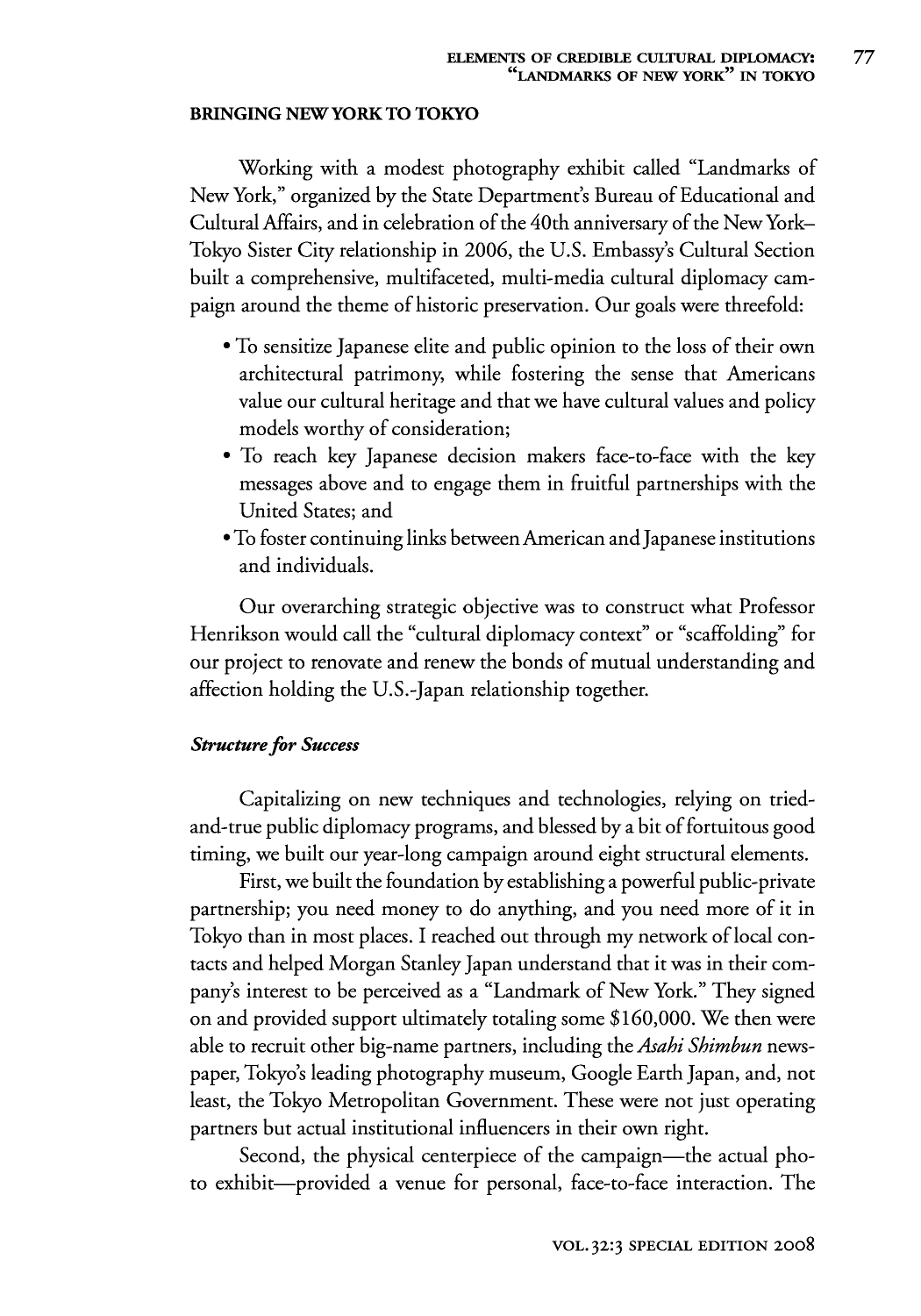chosen space was the observation floor ofTokyo's Metropolitan Government Building, or City Hall, one of the most recognized modern landmarks of Tokyo. In addition, the exhibit was enhanced substantially by interactive displays provided by our partners at Google Earth. During the five weeks it was on display, some 60,000 Japanese visited the exhibit-a record for any U.S. Embassy exhibit in Japan.

Almost as important as the 60,000 members of the general public who saw the exhibit were the 300 power brokers who attended the gala opening. Of course, no self-respecting cultural diplomacy event is complete without a party, but in the context of our goals, this event was not fun and games but rather pure business. It physically brought to the exhibit, and to Embassy officers and American experts in attendance, some of the most influential people determining land-use issues in Japan today. Among them were Tokyo Governor Shintaro Ishihara, Architect Yoshio Taniguchi (son of the Taniguchi who had designed the Shin Banraisha), and developer Minoru Mori, Japan's self-styled social philosopher-builder who has changed the face of Tokyo and is now doing the same in Shanghai.

Third, the message was spread through a national media campaign, harnessing the power of our media partners, the *Asahi Shimbun* and their affiliated TBS TV network. Articles, reports, and interviews with key

*Articles, reports, and interviews with key American and Japanese experts brought word of the exhibit and of America's successes in historic preservation to millions of Japanese breakfast tables and living rooms.*

American and Japanese experts brought word of the exhibit and of America's successes in historic preservation to millions of Japanese breakfast tables and living rooms.

Fourth, we hit the road, spreading our message through direct interaction with regional audiences and through regional media. We put on a series of seminars at our American Centers in Japan's provincial capitals. As the star attraction, we brought to Japan—with funding from the State

Department's Bureau of International Information Programs-Barbaralee Diamonstein-Spielvogel, exhibition curator and former Chair of the New York City Landmarks Preservation Commission. We teamed her with Alex Kerr, a well-known American cultural critic and preservationist resident in Kyoto, who we recruited ourselves. In each city, we matched them on stage with local experts and activists. In this way, we connected with local audiences by discussing local issues and getting local media coverage, ty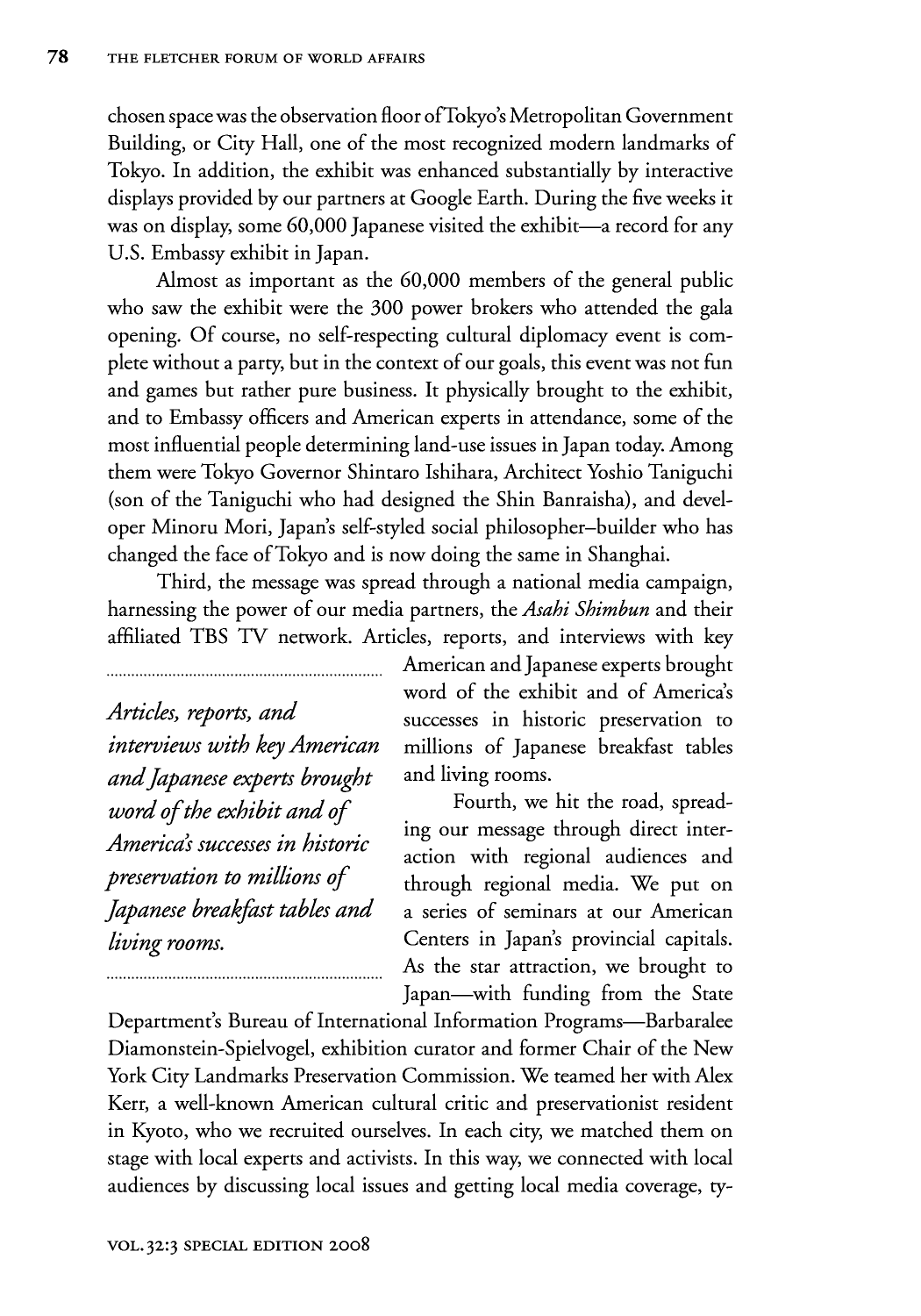ing in the overarching themes with the everyday lives and concerns of the audience.

Fifth, we aimed to "get 'em while they're young," building in a youth outreach component. We set up a kids' photo contest, publicized by the *Asahi* newspaper. Elementary and middle school students throughout the country were invited to take photos of "landmarks" of their community and write an accompanying essay to stimulate classroom and family discussion of what makes a livable community, of the importance of preserving it, and of the American experience. There were hundreds of entries from across Japan and a formal awards ceremony and exhibit was held at Tokyo's most prestigious photography museum-creating a second preservation exhibit and stimulating more media coverage.

Traditional people-to-people exchanges remain perhaps the single most powerful element of any cultural diplomacy initiative. Technology has not changed human nature. The most compelling exhibit and the most engaging interactive computer program can never replicate the impact of traveling to a foreign country and seeing and experiencing that society firsthand. Therefore, sixth, we set up an International Visitor Program for officials from Japanese port cities, to show them how similar American communities have promoted economic and tourist development through creating arts districts in preserved historic areas. They visited several American cities to explore for themselves our success stories and to establish institutional linkages with **U.S.** counterparts.

Seventh, we incorporated a scholarly element and an entertainment element by supporting the production of a feature-length documentary **film,** "Magnificent Obsession," on the legacy of Frank Lloyd Wright in Japan.<sup>3</sup> Perhaps even more than in the United States, Wright's name is remembered and honored in the popular culture of Japan. Ironically, it was the near-complete destruction of his Imperial Hotel in Tokyo in a 1970 remodeling project (after surviving the 1923 Kanto earthquake and World War **II** bombing) that gave birth to the nascent historic preservation movement in Japan. The film, produced by an American and Japanese husband-and-wife team, is a true binational effort and is the first in-depth film assessment of Wright's impact and legacies in Japan. It stresses that Japan must make greater efforts to preserve its architectural gems, as the United States has done. Following its Embassy-supported premiere (at the Myonichikan, a Frank Lloyd Wright-designed school in Shunjuku, Tokyo), the film was a critical success and has been shown dozens of times in Japan and the **U.S.** since 2006.

Eighth, and finally, fortune smiled on us in the form of a big-name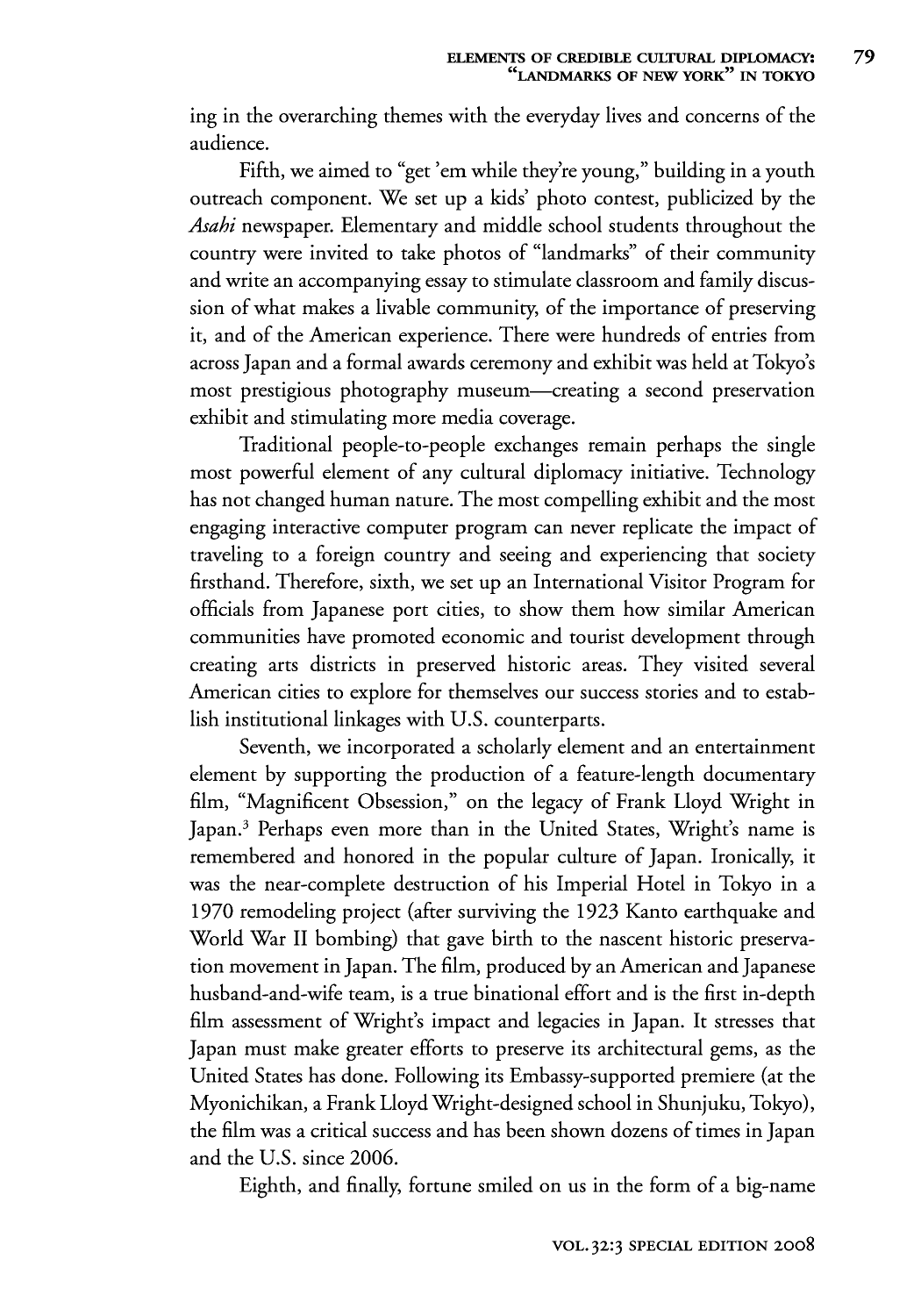celebrity endorsement. President George W. Bush and First Lady Laura Bush visited Japan in November 2005, just as our campaign was getting underway. This was not part of our original plan, but fortune favors the prepared, and we were poised to take advantage of this surprise visit by America's number one power couple. As luck would have it, I was asked to coordinate Mrs. Bush's activities. I built a schedule for her in Kyoto to highlight, in a very public way, historic preservation issues.



*An eternal message. (White House photo)*

I brought Mrs. Bush to a restored old Kyoto *machiya-townhouses* characteristic of Kyoto—that are being razed to build characterless concrete apartments. Here, she toured the jewel of a house, learned about traditional Kyoto neighborhood life, and participated in a Japanese calligraphy lesson-all, of course, with the news media in tow. The character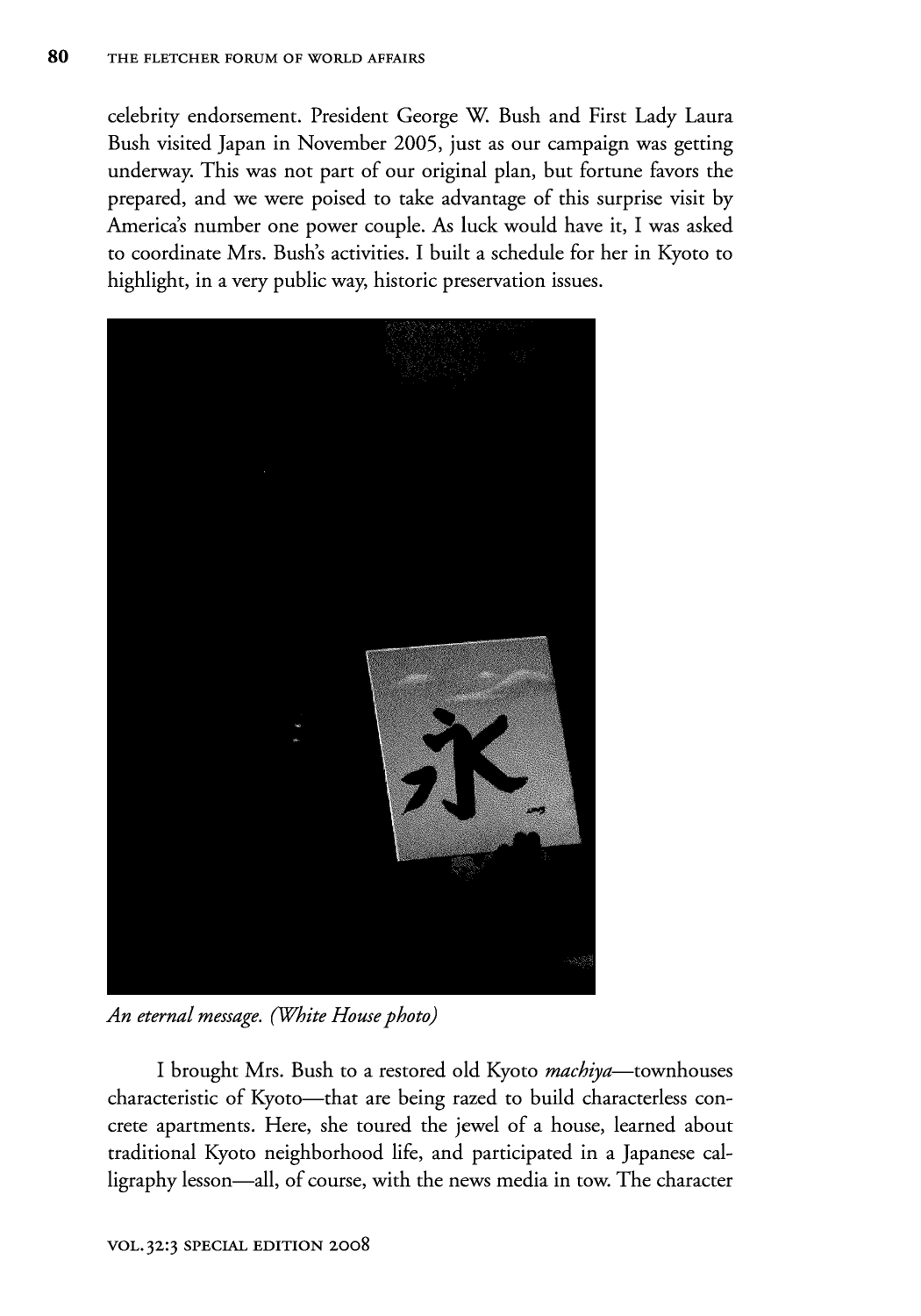she drew—"Eternity"—underscored the importance of preserving what is good. Her visit was broadcast on nationwide TV and replayed constantly on the morning talk shows the next day. Photos appeared in every newspaper nationwide. Even the *Kyoto Shimbun,* a daily usually harshly critical of the U.S. and its values, was impressed, spotlighting Mrs. Bush's cultural adventure in old Kyoto under the banner headline "Mrs. Bush's Smile Diplomacy."<sup>4</sup> This kind of publicity can't be bought and this "celebrity endorsement" naturally generated a buzz. In subsequent months, the issue of preserving Kyoto's *machiya-and* the role of Americans in leading the movement to do so—became a focus of continuing coverage in both national mass media and specialized architectural publications in Japan.

### *Frameworks of Common Interest and the Last Three Feet*

This nearly year-long cultural diplomacy campaign brought thousands of Americans and Japanese into direct personal contact, established new institutional linkages between our societies, and through the media, provided tens of millions of Japanese a new and positive perspective on American culture. It established a framework of common interests between Japanese and Americans.

As then-Director of the United States Information Agency, Edward

R. Murrow famously observed in 1963 that "to be persuasive we must be believable; to be believable we must be ... *we built, piece by* credible; to be credible we must be *piece, an architecture and a* truthful."<sup>5</sup> In this case, we were cred- *structure for dialogue*. ible because we did not insist on our "message," but we said to our audience,

in effect: "We have a common challenge here. Let's talk about it and see if we can't learn from each other." And then we built, piece by piece, an architecture and a structure for dialogue.

The ultimate conclusion, though, is that in this century, as in any other, Murrow's "last three feet"<sup>6</sup> remains the operative distance in public diplomacy. Today, as always, effective communication requires real, live people talking face-to-face about issues and ideas. In these days of media overload, it is important to remember that minds cannot be persuaded, hearts cannot be opened, and people cannot be brought together only by spiffy websites or Washington-designed, one-size-fits-all cultural productions-no matter how well-funded.

Effective and credible cultural diplomacy requires the presence of